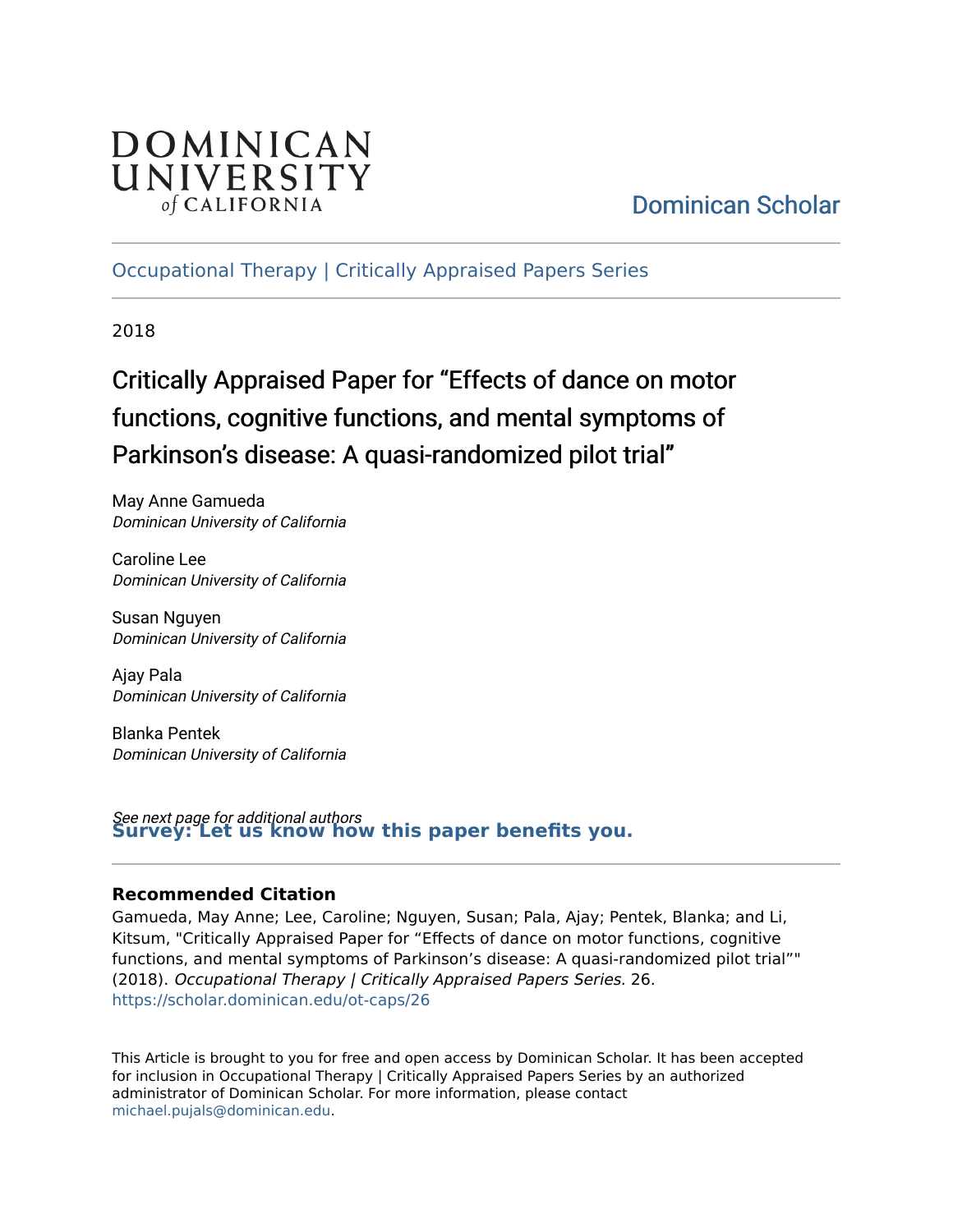#### **Authors**

May Anne Gamueda, Caroline Lee, Susan Nguyen, Ajay Pala, Blanka Pentek, and Kitsum Li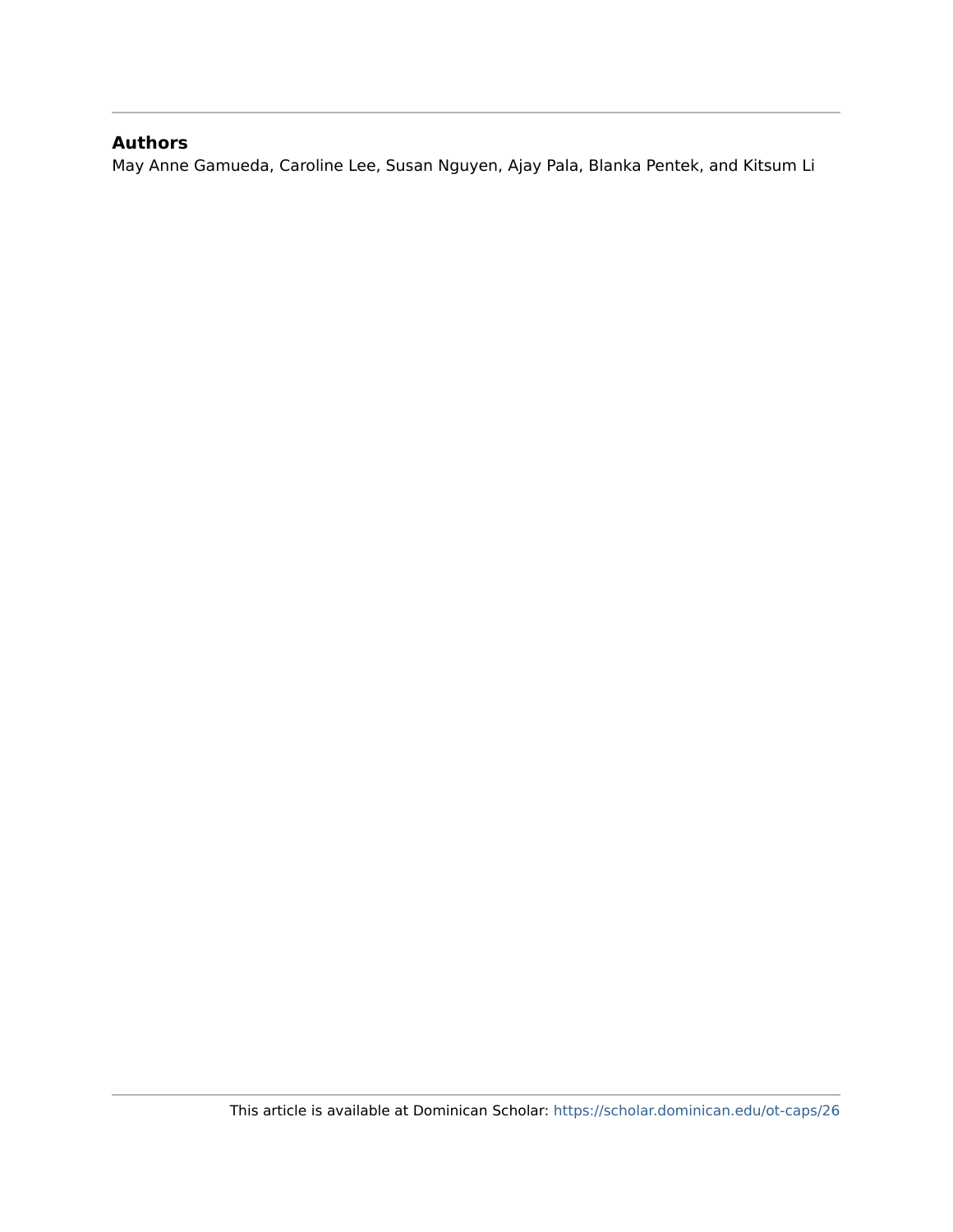# **AOTA Critically Appraised Papers Series Evidence Exchange** \*A product of the American Occupational Therapy Association's Evidence-Based Literature Review Project

#### **CRITICALLY APPRAISED PAPER (CAP)**

Hashimoto, H., Takabatake, S., Miyaguchi, H., Nakanishi, H., & Naitou, Y. (2015). Effects of dance on motor functions, cognitive functions, and mental symptoms of Parkinson's disease: A quasirandomized pilot trial. *Complementary Therapies in Medicine, 23*(2), 210–219. <https://doi.org/10.1016/j.ctim.2015.01.010>

#### **CLINICAL BOTTOM LINE**

Parkinson's disease (PD) is a systemic condition that presents not only motor but also nonmotor symptoms, as a result of dopamine deficiency in the basal ganglia. Rehabilitation typically focuses on motor deficits, however, despite the fact that nonmotor symptoms have a significant impact on quality of life. The researchers of this study investigated the effectiveness of dance on motor functions, cognitive functions, and mental symptoms of individuals with PD. They chose dance as their intervention because it has been shown to activate the basal ganglia as well as improve mood. In addition to motor function and mood, the researchers also assessed the mental symptoms of motivation, depression, and apathy, which are commonly affected by PD.

Forty-six participants were randomized into one of three groups: dance, PD exercise, and control. The dance group used movements that typically are difficult for PD patients, such as simplifying complex movements, using body awareness, and following visual and auditory cues. The PD exercise group participated in physical therapy and exercises. Both the dance and the PD exercise groups met once per week for 12 weeks. The control group participants received no intervention and continued with their normal life activities.

The results of the study indicate that dance may be an effective multifaceted intervention for individuals with PD. The dance intervention required participants to stretch muscles, maintain balance, and perform complex steps. It also might have improved mood and relieved anxiety and depression. Moreover, it might have facilitated meaningful social interactions through increased positive feelings, such as belonging and unity, among participants who shared the same condition. This suggests that dance may be most effective when done in a group. Dance may also increase motivation by activating the basal ganglia network and reward systems of the brain. Last, dance may improve cognitive functioning by facilitating the use of mental imagery to execute dance moves.

The use of a quasi-randomized, between-groups study limits the generalizability of the results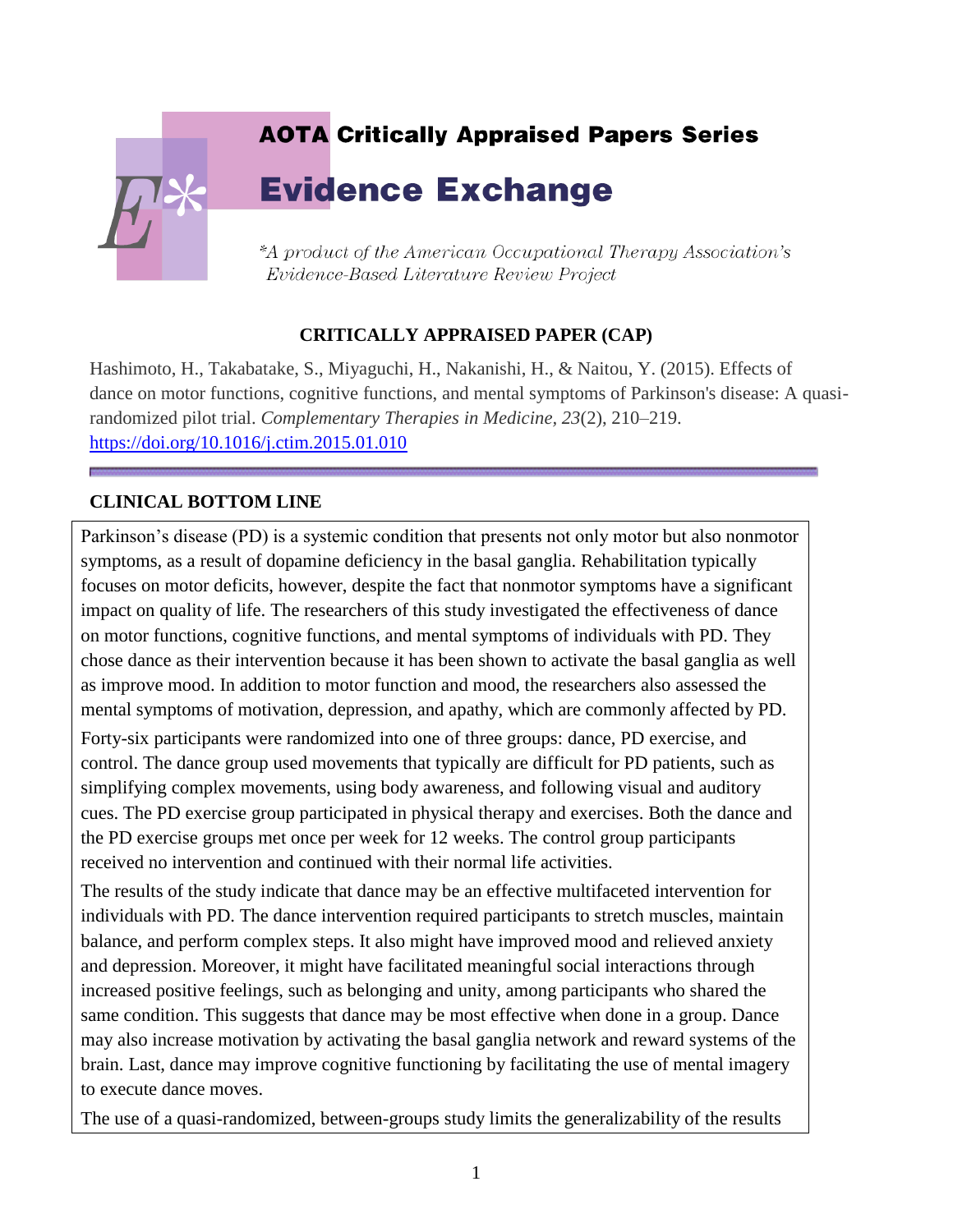to a larger population and threatens the internal validity of the study. Further threats to internal validity include possible practice effects from two of the assessments, the Frontal Assessment Battery and Hand Mental Rotation Task, as well as recall bias from the Self-Rating Depression Scale, Apathy Scale, and Unified Parkinson's Disease Rating Scale.

Traditionally, motor symptoms have been the target of occupational therapy interventions for persons with PD. Alternatively, the dance-based intervention offers a holistic approach, because it addresses cognitive and psychosocial factors in addition to motor symptoms. The evidence from this study can be used to guide occupational therapy practice by offering dance as an alternative intervention that is both engaging and meaningful. It addresses multiple client factors and thus significantly improves clients' quality of life. Moreover, this study also implies that interventions addressing both motor and nonmotor symptoms may minimize the risk of falls, social isolation, and depression and maximize functional participation in daily life.

#### **RESEARCH OBJECTIVE(S)**

Examine the effectiveness of dance on motor functions (balance and walking), cognitive functions (executive functioning, memory, attention, and motor imagery), and mental symptoms (apathy and depression) among persons with PD

#### **DESIGN TYPE AND LEVEL OF EVIDENCE**

Level I: Quasi-randomized design

#### **PARTICIPANT SELECTION**

#### **How were participants recruited and selected to participate?**

Members of six local PD patient associations were invited to participate in the study. The authors held explanatory meetings in the six associations to secure participants for the study. A total of 59 participants agreed to participate and were randomly assigned to one of two intervention groups or to a control group by a study collaborator who was unaware of the study's objectives.

#### **Inclusion criteria:**

Participants had a diagnosis of PD, lived at home and received outpatient treatment, were capable of walking independently and tolerating physical activity and dance for 1 hour, and were able to provide consent to participate in the 3-month study.

#### **Exclusion criteria:**

NR

### **PARTICIPANT CHARACTERISTICS**

**N= 46**

**#/ % Male:** 12/26% **#/ % Female:** 34/74%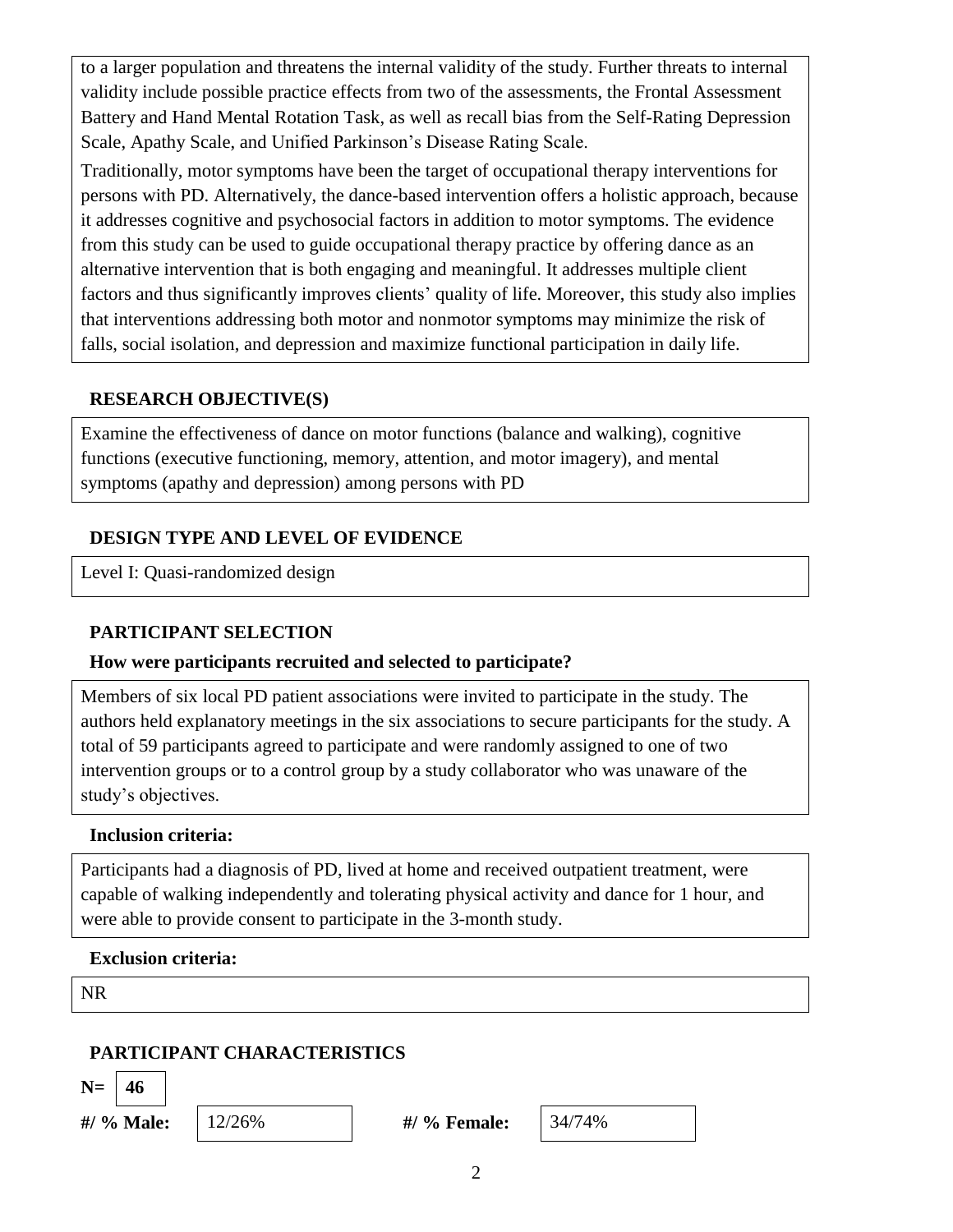| <b>Ethnicity:</b>             | The researchers failed to report the ethnicity of the participants;<br>the study took place in Japan, however. |                                                                                                               |  |
|-------------------------------|----------------------------------------------------------------------------------------------------------------|---------------------------------------------------------------------------------------------------------------|--|
| Disease/disability diagnosis: |                                                                                                                | Participants were mild–moderate PD patients<br>who were living at home and receiving<br>outpatient treatment. |  |

#### **INTERVENTION AND CONTROL GROUPS**

## **Group 1: Dance group**

| Brief description of the<br>intervention  | Participants in the dance group participated in a weekly session at a<br>community hall. Sessions included a warm-up (20 minutes), the<br>main lesson (35 minutes), and relaxation (5 minutes). Dance<br>movements included strategies typically used for patients coping<br>with difficult movements, such as simplifying complex movements,<br>maintaining body awareness, and using visual and audio cues.<br>Specific strategies involved imagining movements; focusing on<br>moving body parts or movements; using visual, auditory, or other<br>sensory stimuli as clues; and repeating combined movements. |
|-------------------------------------------|-------------------------------------------------------------------------------------------------------------------------------------------------------------------------------------------------------------------------------------------------------------------------------------------------------------------------------------------------------------------------------------------------------------------------------------------------------------------------------------------------------------------------------------------------------------------------------------------------------------------|
|                                           | The authors designed the dances with techniques from modern<br>dance, jazz, tango, and classical ballet to incorporate the strategies<br>listed above. Dance movements included side steps, box steps,<br>various walking speeds, and balancing while shifting the center of<br>gravity in all directions. All of the dance movements could be<br>performed sitting or standing. Participants could also choose to<br>dance alone, in pairs, or in a group.                                                                                                                                                       |
| How many participants<br>in the group?    | 15 participants                                                                                                                                                                                                                                                                                                                                                                                                                                                                                                                                                                                                   |
| Where did the<br>intervention take place? | Community halls in different regions in Japan                                                                                                                                                                                                                                                                                                                                                                                                                                                                                                                                                                     |
| Who delivered?                            | <b>NR</b>                                                                                                                                                                                                                                                                                                                                                                                                                                                                                                                                                                                                         |
| How often?                                | One 60-minute session per week                                                                                                                                                                                                                                                                                                                                                                                                                                                                                                                                                                                    |
| For how long?                             | 12 weeks                                                                                                                                                                                                                                                                                                                                                                                                                                                                                                                                                                                                          |

## **Group 2: PD exercise group**

| Brief description of the | Participants in the PD exercise group participated in sessions at a |  |
|--------------------------|---------------------------------------------------------------------|--|
| intervention             | community hall. Sessions included a warm-up (20 minutes), the       |  |
|                          | main lesson (35 minutes), and relaxation (5 minutes). Exercises     |  |
|                          | included physical therapy and exercises provided by a book or a     |  |
|                          | video, and they incorporated exercising range of motion,            |  |
|                          | maintaining balance, shifting the center of gravity, walking on a   |  |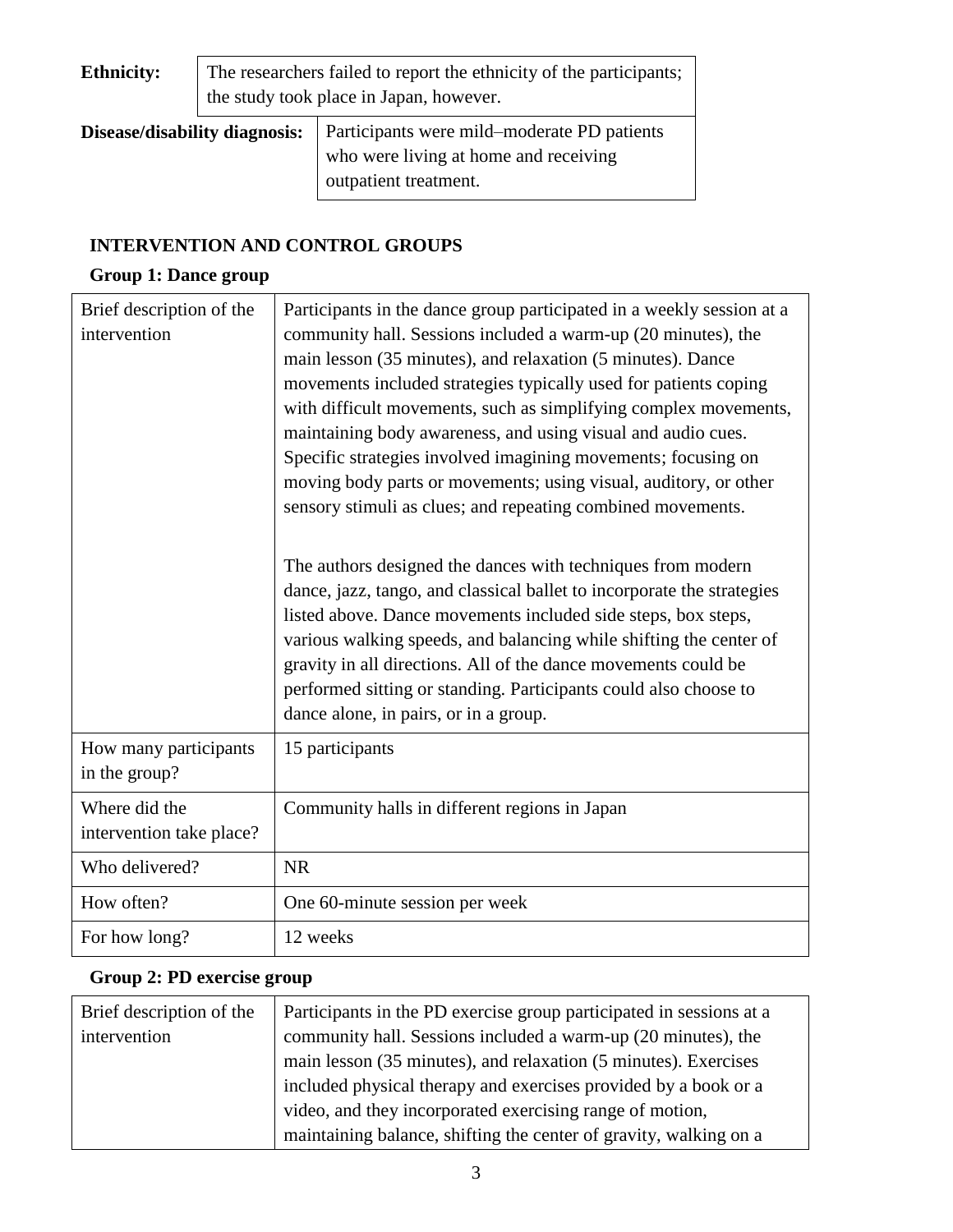|                                           | spot, standing up and sitting down on a chair, and walking along a 7-<br>meter line while counting. |  |
|-------------------------------------------|-----------------------------------------------------------------------------------------------------|--|
| How many participants<br>in the group?    | 17 participants                                                                                     |  |
| Where did the<br>intervention take place? | Community halls in different regions in Japan                                                       |  |
| Who delivered?                            | NR.                                                                                                 |  |
| How often?                                | One 60-minute session per week                                                                      |  |
| For how long?                             | 12 weeks                                                                                            |  |

## **Group 3: Control group**

| Brief description of the<br>intervention  | Participants in the control group received no intervention. Their only<br>participation in the study consisted of taking the pre- and posttests<br>and continuing with their normal life activities. |  |
|-------------------------------------------|------------------------------------------------------------------------------------------------------------------------------------------------------------------------------------------------------|--|
| How many participants<br>in the group?    | 14 participants                                                                                                                                                                                      |  |
| Where did the<br>intervention take place? | N/A                                                                                                                                                                                                  |  |
| Who delivered?                            | N/A                                                                                                                                                                                                  |  |
| How often?                                | N/A                                                                                                                                                                                                  |  |
| For how long?                             | N/A                                                                                                                                                                                                  |  |

#### **INTERVENTION BIASES**

#### **Contamination:**

| YES ⊠ | <i>Explanation:</i> Contamination could have happened, because all participants |  |
|-------|---------------------------------------------------------------------------------|--|
|       | were members of the same PD associations. In addition, it is possible that      |  |
|       | there was contamination between the dance group and the PD exercise             |  |
|       | group, because the interventions took place across multiple community           |  |
|       | centers. The researchers did not state whether these interventions occurred at  |  |
|       | separate locations. The researchers also did not state whether participants in  |  |
|       | the PD and the control groups were permitted to participate in dancing          |  |
|       | during the 12-week study.                                                       |  |

## **Co-intervention:**

| YES ⊠         | <i>Explanation:</i> If participants changed the medication that they were using |
|---------------|---------------------------------------------------------------------------------|
| NO.<br>$\Box$ | over the course of the study, then they were excluded from analysis. It is      |
|               | possible, however, that these participants were receiving other interventions,  |
|               | such as other forms of therapy, throughout the course of the 12-week            |
|               | intervention.                                                                   |
|               |                                                                                 |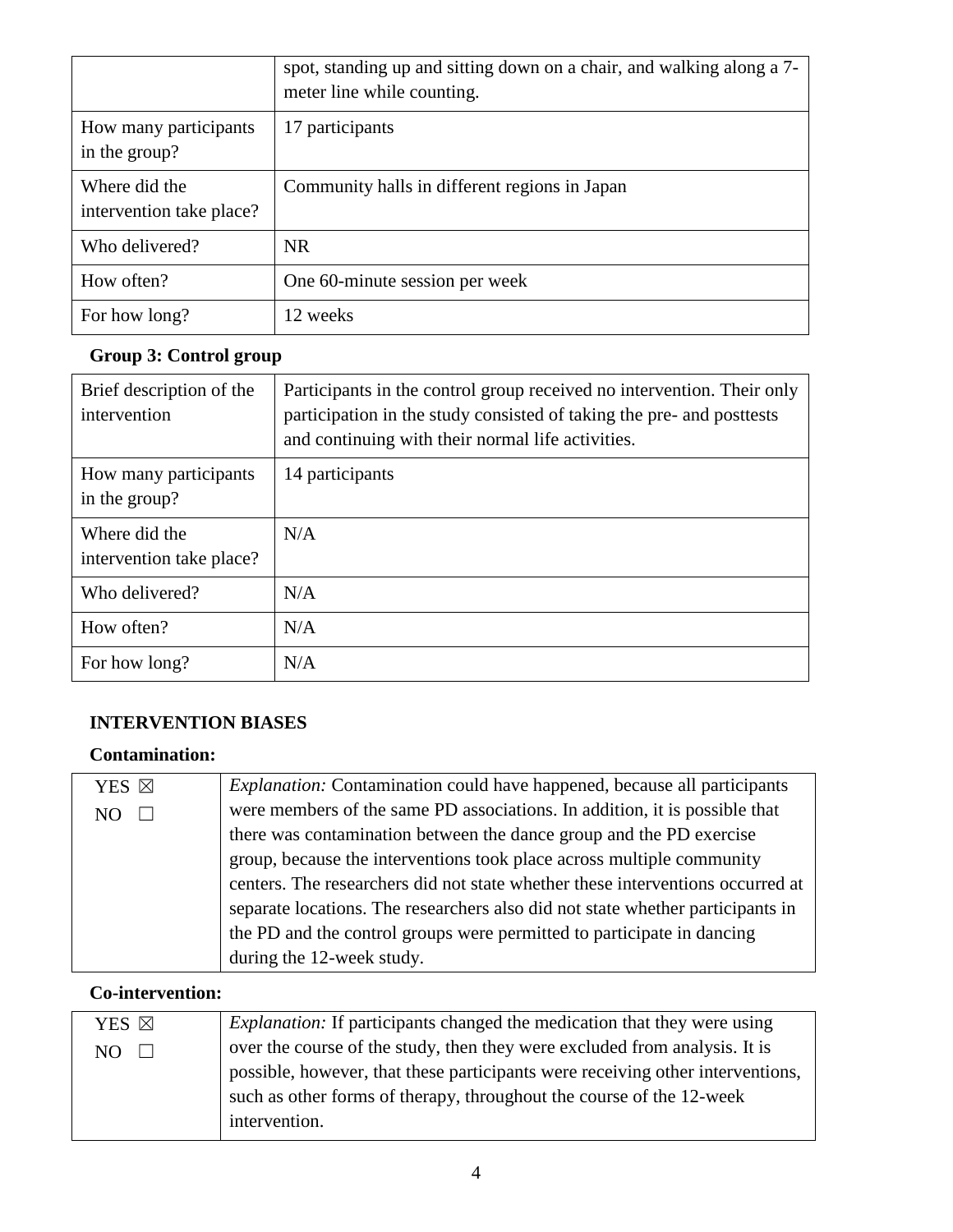#### **Timing of intervention:**

| $YES$ $\Box$ | <i>Explanation:</i> The full length of the study was 14 weeks, which included 12 |
|--------------|----------------------------------------------------------------------------------|
| - 18<br>NO - | weeks of intervention. Three and a half months should be an adequate             |
|              | amount of time to show change.                                                   |

#### **Site of intervention:**

| YES ⊠ | <i>Explanation:</i> Multiple sites were used for the dance and PD exercise groups |
|-------|-----------------------------------------------------------------------------------|
| NO.   | across different regions in Japan.                                                |

#### **Use of different therapists to provide intervention:**

| YES $\Box$         | <i>Explanation:</i> The researchers agreed on and followed the structure and |
|--------------------|------------------------------------------------------------------------------|
| NO.<br>$\boxtimes$ | content of both the dance and the PD exercise interventions. The article did |
|                    | not state who implemented the lessons in the dance and the exercise groups   |
|                    | in the different regions of Japan where the classes were held.               |
|                    |                                                                              |

#### **Baseline equality:**

| YES ⊠         | <i>Explanation:</i> No significant intergroup differences were found for age, |
|---------------|-------------------------------------------------------------------------------|
| NO.<br>$\Box$ | disease duration, or the pretest measurements. There was a significant        |
|               | difference in the male-female ratio, however. The control group had           |
|               | significantly more women than men.                                            |

#### **MEASURES AND OUTCOMES**

#### **Measure 1: Timed Up-and-Go Test**

| Name/type of          | Timed Up-and-Go Test (TUG)                                                 |                |                          |
|-----------------------|----------------------------------------------------------------------------|----------------|--------------------------|
| measure used:         |                                                                            |                |                          |
| What outcome is       | This measure assesses mobility, dynamic balance, walking ability, and      |                |                          |
| measured?             | fall risk among older adults. The outcome measure is determined by the     |                |                          |
|                       | amount of time and number of steps required to complete the assessment.    |                |                          |
| Is the measure        | YES $\Box$                                                                 | $NO$ $\square$ | Not Reported $\boxtimes$ |
| reliable (as reported |                                                                            |                |                          |
| in the article)?      |                                                                            |                |                          |
| Is the measure valid  | YES $\Box$                                                                 | $NO \Box$      | Not Reported $\boxtimes$ |
| (as reported in the   |                                                                            |                |                          |
| article)?             |                                                                            |                |                          |
| When is the           | During the pretest, 1 week prior to the beginning of the intervention, and |                |                          |
| measure used?         | during the posttest, within 1 week after the intervention was completed    |                |                          |

#### **Measure 2: Berg Balance Scale**

| Name/type of                 | Berg Balance Scale (BBS)       |           |                                                                           |
|------------------------------|--------------------------------|-----------|---------------------------------------------------------------------------|
| measure used:                |                                |           |                                                                           |
| What outcome is<br>measured? | stability, and base of support |           | Various aspects of balance, such as weight shifting, suspension, limit of |
| Is the measure               | YES $\Box$                     | $NO \Box$ | Not Reported $\boxtimes$                                                  |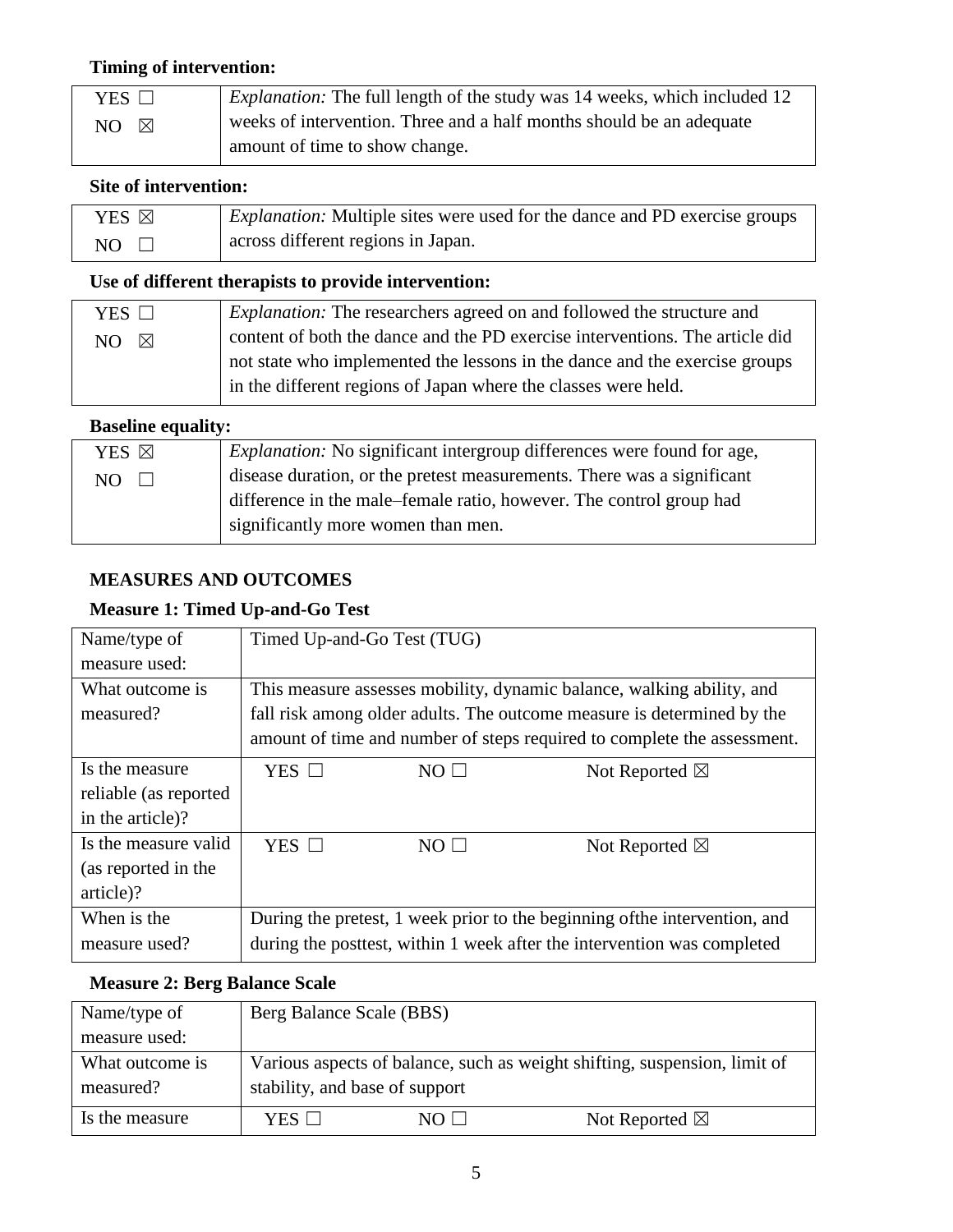| reliable as reported                                   |            |             |                                                                                                                                                       |
|--------------------------------------------------------|------------|-------------|-------------------------------------------------------------------------------------------------------------------------------------------------------|
| in the article?                                        |            |             |                                                                                                                                                       |
| Is the measure valid<br>as reported in the<br>article? | YES $\Box$ | $NO$ $\Box$ | Not Reported $\boxtimes$                                                                                                                              |
| When is the<br>measure used?                           |            |             | During the pretest, 1 week prior to the beginning of the intervention, and<br>during the posttest, within 1 week after the intervention was completed |

#### **Measure 3: Frontal Assessment Battery at Bedside**

| Name/type of         |                 | Frontal Assessment Battery at Bedside (FAB)     |                                                                               |
|----------------------|-----------------|-------------------------------------------------|-------------------------------------------------------------------------------|
| measure used:        |                 |                                                 |                                                                               |
| What outcome is      |                 | Action planning, motor execution, and attention |                                                                               |
| measured?            |                 |                                                 |                                                                               |
| Is the measure       | $YES$ $\square$ | $NO$ $\square$                                  | Not Reported $\boxtimes$                                                      |
| reliable as reported |                 |                                                 |                                                                               |
| in the article?      |                 |                                                 |                                                                               |
| Is the measure valid | YES $\square$   | $NO$ $\square$                                  | Not Reported $\boxtimes$                                                      |
| as reported in the   |                 |                                                 |                                                                               |
| article?             |                 |                                                 |                                                                               |
| When is the          |                 |                                                 | During the pretest, 1 week prior to the start of the intervention, and during |
| measure used?        |                 |                                                 | the posttest, within 1 week after the intervention was completed              |

#### **Measure 4: Hand Mental Rotation Task**

| Name/type of         |                       | Hand Mental Rotation Task (MRT) |                                                                               |
|----------------------|-----------------------|---------------------------------|-------------------------------------------------------------------------------|
| measure used:        |                       |                                 |                                                                               |
| What outcome is      | Motor imagery ability |                                 |                                                                               |
| measured?            |                       |                                 |                                                                               |
| Is the measure       | $YES$ $\square$       | $NO$ $\square$                  | Not Reported $\boxtimes$                                                      |
| reliable as reported |                       |                                 |                                                                               |
| in the article?      |                       |                                 |                                                                               |
| Is the measure valid | $YES$ $\square$       | $NO \Box$                       | Not Reported $\boxtimes$                                                      |
| as reported in the   |                       |                                 |                                                                               |
| article?             |                       |                                 |                                                                               |
| When is the          |                       |                                 | During the pretest, 1 week prior to the start of the intervention, and during |
| measure used?        |                       |                                 | the posttest, within 1 week after the intervention was completed              |

#### **Measure 5: Self-Rating Depression Scale**

| Name/type of         | Self-Rating Depression Scale (SDS) |           |                          |
|----------------------|------------------------------------|-----------|--------------------------|
| measure used:        |                                    |           |                          |
| What outcome is      | Mental symptoms                    |           |                          |
| measured?            |                                    |           |                          |
| Is the measure       | YES $\Box$                         | $NO \Box$ | Not Reported $\boxtimes$ |
| reliable as reported |                                    |           |                          |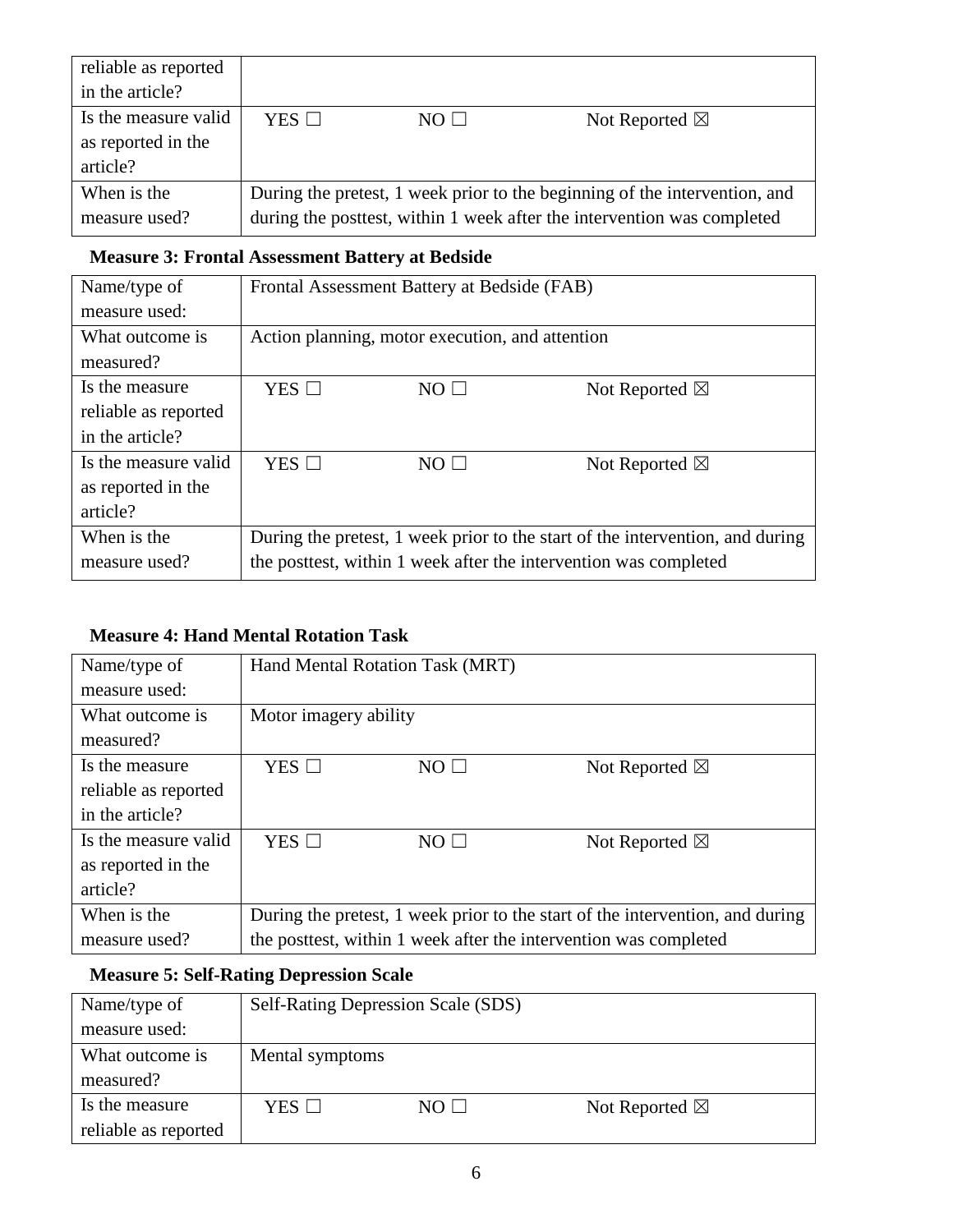| in the article?      |            |             |                                                                               |
|----------------------|------------|-------------|-------------------------------------------------------------------------------|
| Is the measure valid | YES $\Box$ | $NO$ $\Box$ | Not Reported $\boxtimes$                                                      |
| as reported in the   |            |             |                                                                               |
| article?             |            |             |                                                                               |
| When is the          |            |             | During the pretest, 1 week prior to the start of the intervention, and during |
| measure used?        |            |             | the posttest, within 1 week after the intervention was completed              |

#### **Measure 6: Apathy Scale**

| Name/type of         | Apathy Scale (AS) |                |                                                                               |
|----------------------|-------------------|----------------|-------------------------------------------------------------------------------|
| measure used:        |                   |                |                                                                               |
| What outcome is      | Mental symptoms   |                |                                                                               |
| measured?            |                   |                |                                                                               |
| Is the measure       | $YES$ $\square$   | $NO$ $\square$ | Not Reported $\boxtimes$                                                      |
| reliable as reported |                   |                |                                                                               |
| in the article?      |                   |                |                                                                               |
| Is the measure valid | YES $\Box$        | $NO \Box$      | Not Reported $\boxtimes$                                                      |
| as reported in the   |                   |                |                                                                               |
| article?             |                   |                |                                                                               |
| When is the          |                   |                | During the pretest, 1 week prior to the start of the intervention, and during |
| measure used?        |                   |                | the posttest, within 1 week after the intervention was completed              |

## **Measure 7: Unified Parkinson's Disease Rating Scale**

| Name/type of         |                 | Unified Parkinson's Disease Rating Scale (UPDRS) |                                                                               |
|----------------------|-----------------|--------------------------------------------------|-------------------------------------------------------------------------------|
| measure used:        |                 |                                                  |                                                                               |
| What outcome is      | PD symptoms     |                                                  |                                                                               |
| measured?            |                 |                                                  |                                                                               |
| Is the measure       | YES $\square$   | $NO$ $\Box$                                      | Not Reported $\boxtimes$                                                      |
| reliable as reported |                 |                                                  |                                                                               |
| in the article?      |                 |                                                  |                                                                               |
| Is the measure valid | $YES$ $\square$ | $NO$ $\square$                                   | Not Reported $\boxtimes$                                                      |
| as reported in the   |                 |                                                  |                                                                               |
| article?             |                 |                                                  |                                                                               |
| When is the          |                 |                                                  | During the pretest, 1 week prior to the start of the intervention, and during |
| measure used?        |                 |                                                  | the posttest, within 1 week after the intervention was completed              |

#### **MEASUREMENT BIASES**

#### **Were the evaluators blind to treatment status?**

| YES ⊠ | <i>Explanation:</i> The five occupational therapists who administered all the |
|-------|-------------------------------------------------------------------------------|
| NO.   | pre- and posttest assessments did not know which group the participants       |
|       | belonged to.                                                                  |

#### **Was there recall or memory bias?**

| $\vert$ YES $\boxtimes$ | <i>Explanation:</i> The MRT and the FAB could have had practice effects from |
|-------------------------|------------------------------------------------------------------------------|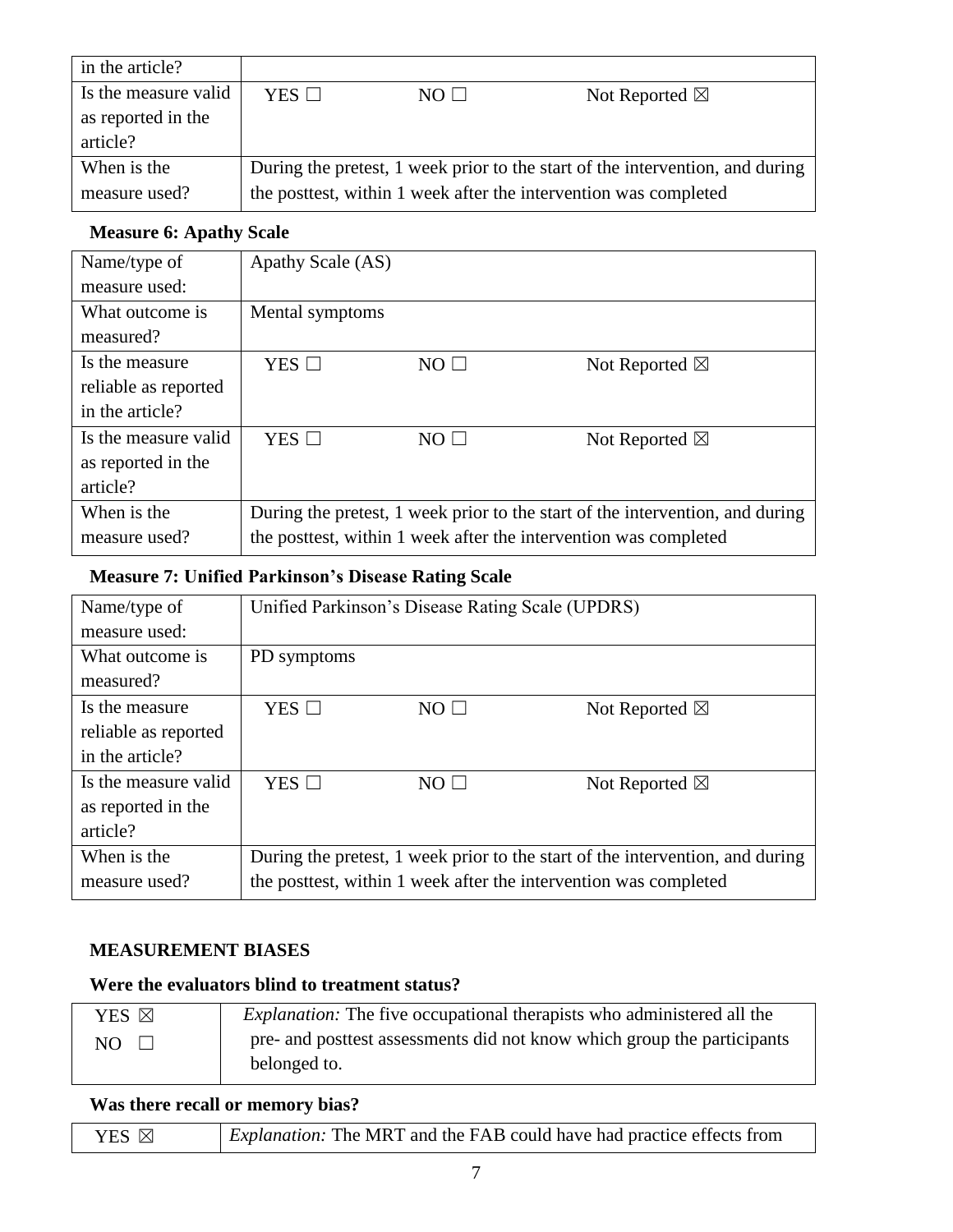**Other measurement biases**:

NR

#### **RESULTS**

#### **List key findings based on study objectives:**

#### **Motor Functioning**

The dance group had significant differences before and after intervention: TUG time,  $t(14)$  = 3.29, *p* < .05, and step number, *t*(14) = 3.29, *p* < .05, and BBS, *t*(14) = −4.27, *p* < .05, compared with baseline. Overall, the dance group exhibited greater stride width and improved balance and stability. The PD exercise group also showed significant improvement in TUG time,  $t(16)$  = 3.64,  $p < .05$ , and step number,  $t(16) = 2.82$ ,  $p < .05$ , but not BBS. In the control group, only the TUG time showed significant improvement,  $t(13) = 2.38$ ,  $p < .05$ ; step number and BBS remained unchanged. These results suggest that dance, unlike general exercise, can help combat the gait and balance difficulties that are characteristic of PD.

#### **Cognitive Functioning and Mental Symptoms**

For the dance group, significant improvements in FAB scores, *t*(14) = −4.47, *p* < .05, and MRT scores,  $t(14) = 4.74$ ,  $p < .05$ , suggest that frontal lobe function improved and the time needed to generate motor imagery decreased, without any change in number of correct answers. Scores on tests for apathy and depression improved for the dance group— $t(14) = 4.675$ ,  $p < .05$ ;  $t(14) =$ 3.248, *p* < .05, respectively—but not for the control group or exercise group. This suggests that dance, unlike exercise, may help to improve psychosocial aspects of PD, such as depression.

#### **General Symptoms of PD**

Only the dance group exhibited a significant increase in UPDRS scores,  $t(14) = 6.915$ ,  $p < .05$ . The exercise group did not have a significant difference in UPDRS scores, and the control group showed a significant decrease in UPDRS scores. This suggests that dance may decrease general symptoms of PD, whereas symptoms increase with other interventions.

#### **Intergroup Comparison**

The authors compared the effect of the interventions among the three groups (dance, exercise, and control) using a two-way analysis of variance. The results showed interactions for TUG step number, BBS, FAB, MRT response time, and UPDRS but not for the other outcome measures.

#### **Was this study adequately powered (large enough to show a difference)?**

| YES ⊠       | <i>Explanation:</i> The study had 46 participants, with an estimated sample size of  |
|-------------|--------------------------------------------------------------------------------------|
| $NO$ $\Box$ | 14 participants per group, for a significance level $\alpha$ = .05 and a statistical |
|             | power of 0.8, on the basis of Cohen's effect size.                                   |

#### **Were the analysis methods appropriate?**

| YES $\boxtimes$ | <i>Explanation:</i> The authors used a chi-square test to analyze group differences |
|-----------------|-------------------------------------------------------------------------------------|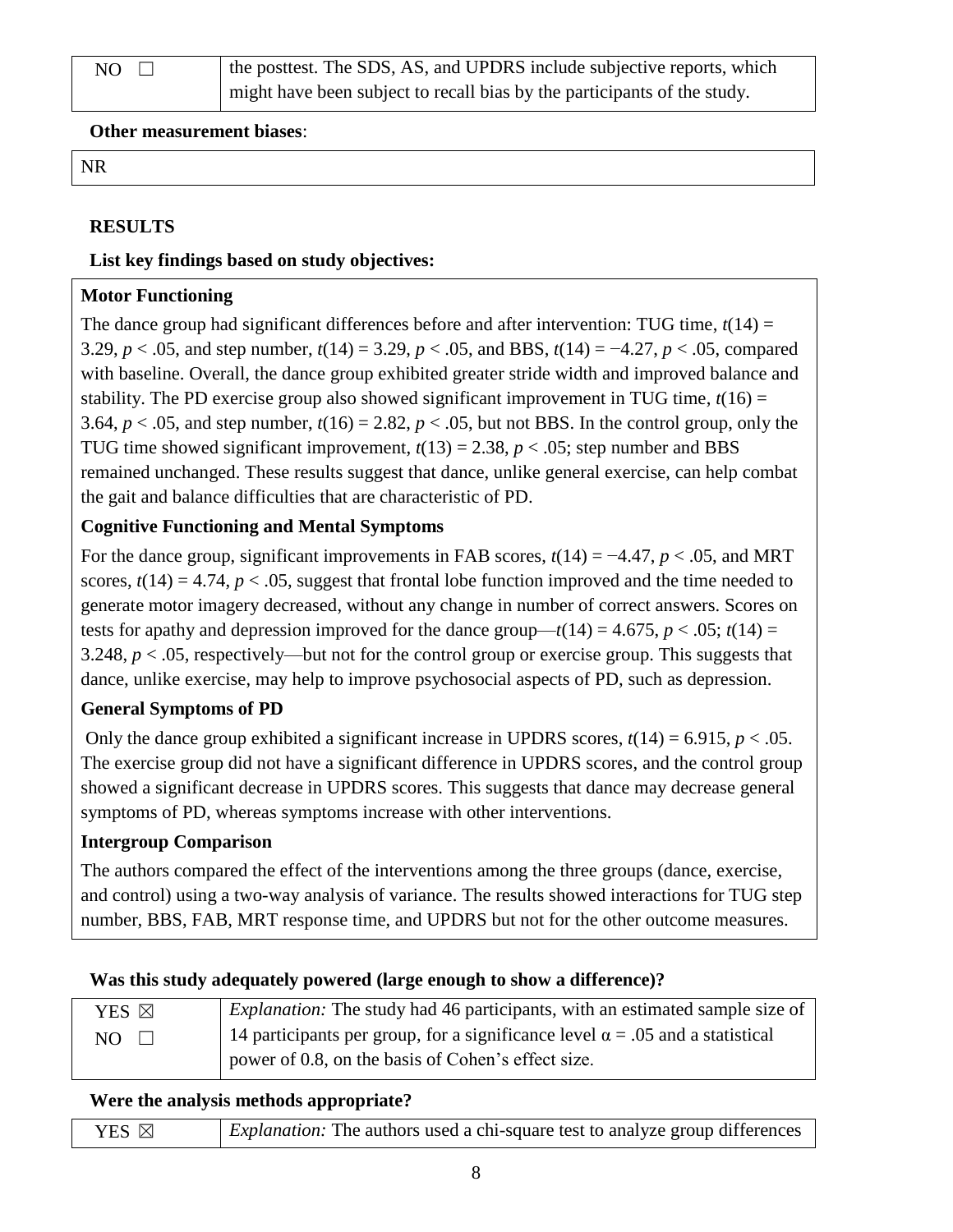| NO. | on noncontiguous variables. They used analysis of variance tests to compare   |
|-----|-------------------------------------------------------------------------------|
|     | the means of each measure among the three groups. They used a paired $t$ test |
|     | to compare the means between pre- and posttests.                              |

#### **Were statistics appropriately reported (in written or table format)?**

| YES ⊠ | <i>Explanation:</i> All results were reported in the Results section of the article. |
|-------|--------------------------------------------------------------------------------------|
| NO.   | Tables were used to display the baseline participant demographics as well as         |
|       | intragroup and intergroup comparisons of motor function, cognitive                   |
|       | function, mental symptoms, general symptoms. Tables also showed                      |
|       | intergroup comparisons on motor functions, cognitive functions, and mental           |
|       | symptoms.                                                                            |
|       |                                                                                      |

#### **Was participant dropout less than 20% in total sample and balanced between groups?**

| <b>YES</b> |   | <i>Explanation:</i> The study started with 59 original participants, and a total of 13 |
|------------|---|----------------------------------------------------------------------------------------|
| NO.        | ⊠ | participants were lost, for an attrition rate of 22%. The sample size of the           |
|            |   | groups remained balanced, however, because a similar number of                         |
|            |   | participants dropped out from each group. Regardless, because the attrition            |
|            |   | rate was greater than 20%, bias might have occurred from individuals feeling           |
|            |   | that the interventions were ineffective.                                               |

#### **What are the overall study limitations?**

A limitation is the unequal ratio of men to women in each group. Japanese men typically do not participate in group activities, which may explain the small sample size of men. Additionally, the researchers analyzed the total scores of outcome measures, rather than subscale scores of the FAB and UPDRS. As a result, the researchers might have overlooked other possible significant correlations. Also, although previous studies found that dance triggered the basal ganglia network, an area of impairment for patients with PD, this study did not directly measure basal ganglia activity.

Other limitations not stated in the study are a potential practice effect for the FAB and MRT and recall bias for the SDS, AS, and UPDRS because of slight improvements even in the control group. Given that different instructors and locations were used for the study, intervention biases might have occurred, which risks the reliability of the findings. Last, generalizability may be contestable, because recruitment only occurred in Japan. Further research is needed to eliminate culture as an influential variable in the effectiveness of dance.

#### **CONCLUSIONS**

Overall, dance may significantly improve motor symptoms, cognitive symptoms, mental symptoms, and overall PD symptoms. The improvements in gait and balance for the dance group may be attributed to the fact that the dance intervention involved combinations of forward–backward and side-to-side steps that the exercise intervention did not include. The improvements in cognitive functioning may be due to the fact that dance involves attending to music, imagining future movements, and learning complex movements. This type of motor imagery activates the frontal lobe and basal ganglia loops to influence short-term memory and